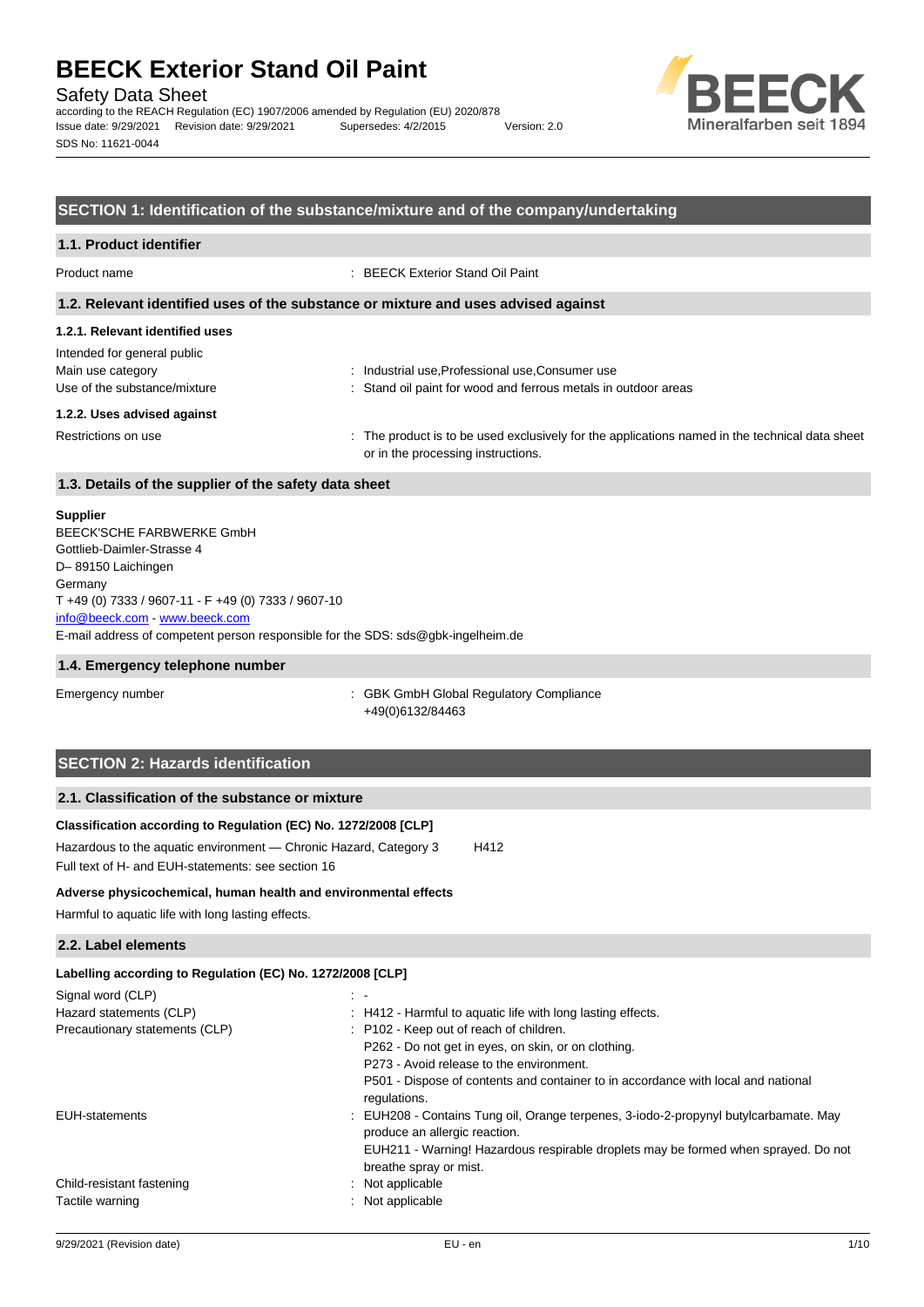Safety Data Sheet

according to the REACH Regulation (EC) 1907/2006 amended by Regulation (EU) 2020/878 SDS No: 11621-0044



No additional information available

# **SECTION 3: Composition/information on ingredients**

# **3.1. Substances**

Not applicable

# **3.2. Mixtures**

| <b>Name</b>                                                  | <b>Product identifier</b>                                                                                | $\%$             | <b>Classification according to</b><br><b>Regulation (EC) No. 1272/2008</b><br>[CLP]                                                                                                                                                           |
|--------------------------------------------------------------|----------------------------------------------------------------------------------------------------------|------------------|-----------------------------------------------------------------------------------------------------------------------------------------------------------------------------------------------------------------------------------------------|
| Titanium dioxide<br>(Note 10)                                | CAS-No.: 13463-67-7<br>EC-No.: 236-675-5<br>EC Index-No.: 022-006-00-2<br>REACH-no: 01-2119489379-<br>17 | $\geq 25 - < 30$ | Carc. 2, H351                                                                                                                                                                                                                                 |
| Hydrocarbons, C11-C13, iso-alkanes, <2% aromatics            | CAS-No.: 246538-78-3<br>EC-No.: 920-901-0                                                                | $\ge 5 - < 15$   | Asp. Tox. 1, H304                                                                                                                                                                                                                             |
| Hydrocarbons, C11-C14, isoalkanes, cyclics, <2%<br>aromatics | EC-No.: 927-285-2                                                                                        | $\ge 5 - < 15$   | Asp. Tox. 1, H304<br>EUH066                                                                                                                                                                                                                   |
| Tung oil                                                     | CAS-No.: 8001-20-5<br>EC-No.: 232-272-3                                                                  | $\ge 0.5 - < 3$  | Skin Sens. 1, H317                                                                                                                                                                                                                            |
| Orange terpenes                                              | CAS-No.: 8028-48-6<br>EC-No.: 232-433-8<br>REACH-no: 01-2119493353-<br>35                                | $\ge 0.5 - < 1$  | Flam. Liq. 3, H226<br>Skin Irrit. 2, H315<br>Skin Sens. 1, H317<br>Asp. Tox. 1, H304<br>Aquatic Chronic 2, H411                                                                                                                               |
| 3-iodo-2-propynyl butylcarbamate                             | CAS-No.: 55406-53-6                                                                                      | $\geq 0.3$       | Acute Tox. 4 (Oral), H302 (ATE=500<br>mg/kg bodyweight)<br>Acute Tox. 3 (Inhalation:dust, mist), H331<br>$(ATE=0.5 mg/l/4h)$<br>Eye Dam. 1, H318<br>Skin Sens. 1, H317<br>STOT RE 1, H372<br>Aquatic Acute 1, H400<br>Aquatic Chronic 1, H410 |

Note 10 : The classification as a carcinogen by inhalation applies only to mixtures in powder form containing 1 % or more of titanium dioxide which is in the form of or incorporated in particles with aerodynamic diameter  $\leq 10$  µm. Full text of H- and EUH-statements: see section 16

# **SECTION 4: First aid measures**

# **4.1. Description of first aid measures**

| First-aid measures after inhalation   | : Remove person to fresh air and keep comfortable for breathing. |
|---------------------------------------|------------------------------------------------------------------|
| First-aid measures after skin contact | : Wash skin with plenty of water.                                |
| First-aid measures after eye contact  | : Rinse eyes with water as a precaution.                         |
| First-aid measures after ingestion    | : Call a poison center or a doctor if you feel unwell.           |

# **4.2. Most important symptoms and effects, both acute and delayed**

No additional information available

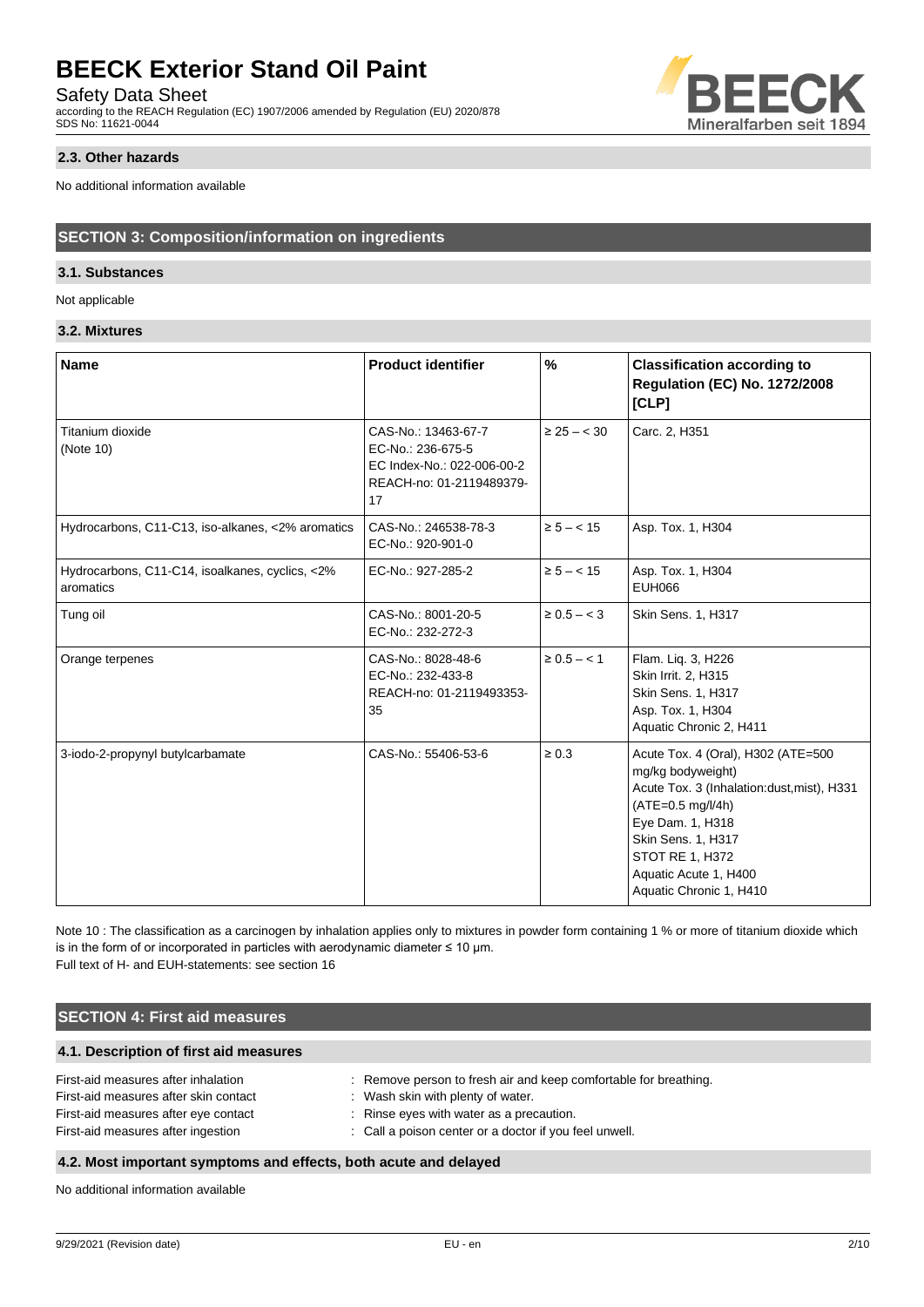Safety Data Sheet

according to the REACH Regulation (EC) 1907/2006 amended by Regulation (EU) 2020/878 SDS No: 11621-0044



# **4.3. Indication of any immediate medical attention and special treatment needed**

Treat symptomatically.

| <b>SECTION 5: Firefighting measures</b>                                  |                                                                                                                                                              |
|--------------------------------------------------------------------------|--------------------------------------------------------------------------------------------------------------------------------------------------------------|
| 5.1. Extinguishing media                                                 |                                                                                                                                                              |
| Suitable extinguishing media                                             | : Water spray. Dry powder. Foam. Carbon dioxide.                                                                                                             |
| 5.2. Special hazards arising from the substance or mixture               |                                                                                                                                                              |
| Hazardous decomposition products in case of fire                         | : Toxic fumes may be released.                                                                                                                               |
| 5.3. Advice for firefighters                                             |                                                                                                                                                              |
| Protection during firefighting                                           | Do not attempt to take action without suitable protective equipment. Self-contained<br>breathing apparatus. Complete protective clothing.                    |
| <b>SECTION 6: Accidental release measures</b>                            |                                                                                                                                                              |
| 6.1. Personal precautions, protective equipment and emergency procedures |                                                                                                                                                              |
| 6.1.1. For non-emergency personnel                                       |                                                                                                                                                              |
| <b>Emergency procedures</b>                                              | : Ventilate spillage area.                                                                                                                                   |
| 6.1.2. For emergency responders                                          |                                                                                                                                                              |
| Protective equipment                                                     | Do not attempt to take action without suitable protective equipment. For further information<br>refer to section 8: "Exposure controls/personal protection". |
| 6.2. Environmental precautions                                           |                                                                                                                                                              |
| Avoid release to the environment.                                        |                                                                                                                                                              |
| 6.3. Methods and material for containment and cleaning up                |                                                                                                                                                              |
| Methods for cleaning up<br>Other information                             | : Take up liquid spill into absorbent material.<br>Dispose of materials or solid residues at an authorized site.                                             |
| 6.4. Reference to other sections                                         |                                                                                                                                                              |
| For further information refer to section 13.                             |                                                                                                                                                              |
| <b>SECTION 7: Handling and storage</b>                                   |                                                                                                                                                              |
| 7.1. Precautions for safe handling                                       |                                                                                                                                                              |
| Precautions for safe handling                                            | : Ensure good ventilation of the work station. Wear personal protective equipment.                                                                           |
| Hygiene measures                                                         | Do not eat, drink or smoke when using this product. Always wash hands after handling the<br>product.                                                         |
| 7.2. Conditions for safe storage, including any incompatibilities        |                                                                                                                                                              |

# Storage temperature

# Storage conditions <br>Storage temperature  $\cdot$  Store in a well-ventilated place. Keep cool.<br>Storage temperature  $\cdot$  5 - 25 °C

# **7.3. Specific end use(s)**

See Section 1.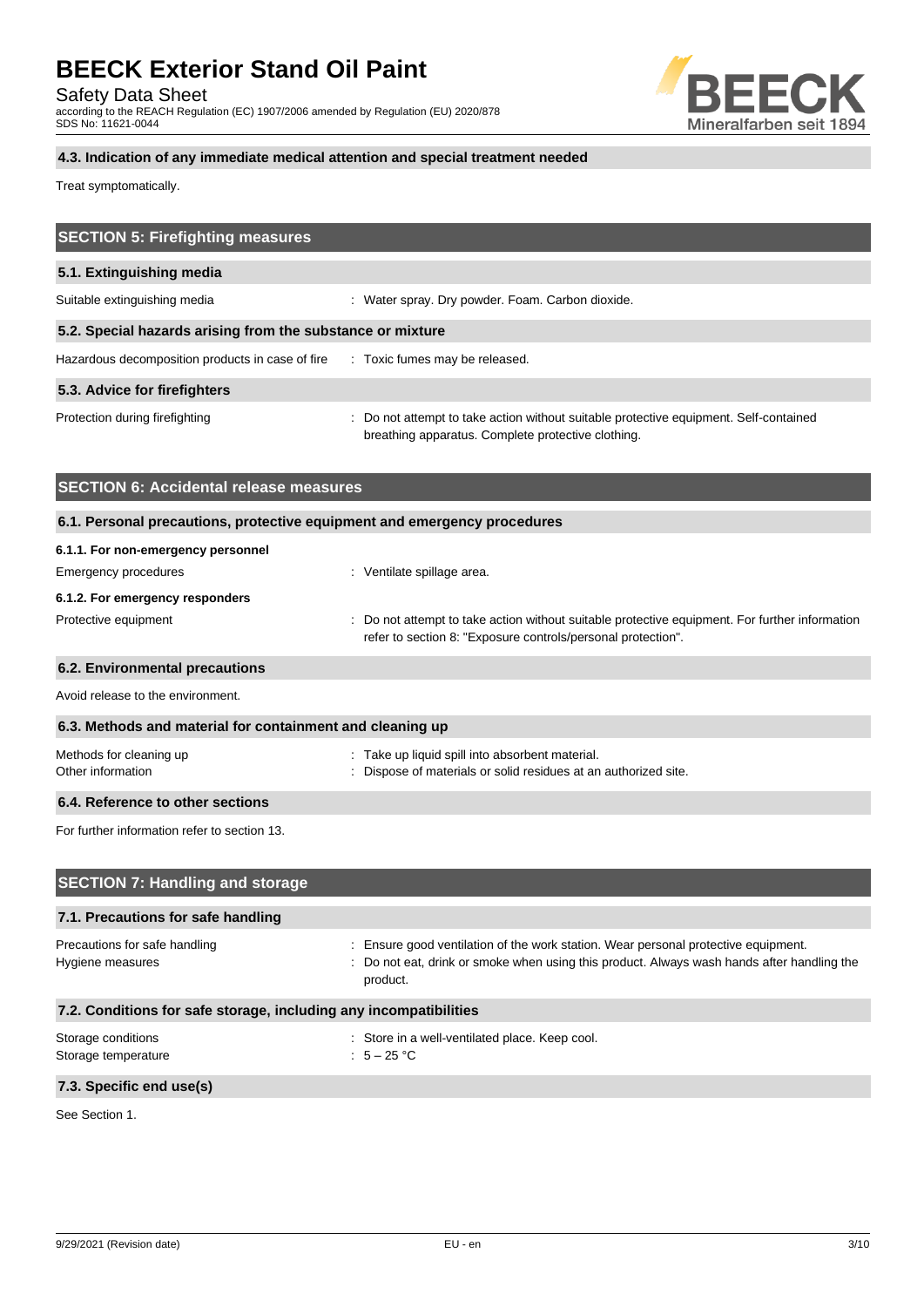Safety Data Sheet

according to the REACH Regulation (EC) 1907/2006 amended by Regulation (EU) 2020/878 SDS No: 11621-0044



# **SECTION 8: Exposure controls/personal protection**

#### **8.1. Control parameters**

#### **8.1.1 National occupational exposure and biological limit values**

No additional information available

#### **8.1.2. Recommended monitoring procedures**

No additional information available

# **8.1.3. Air contaminants formed**

No additional information available

#### **8.1.4. DNEL and PNEC**

No additional information available

#### **8.1.5. Control banding**

No additional information available

**8.2. Exposure controls**

#### **8.2.1. Appropriate engineering controls**

#### **Appropriate engineering controls:**

Ensure good ventilation of the work station.

#### **8.2.2. Personal protection equipment**

#### **Personal protective equipment symbol(s):**



#### **8.2.2.1. Eye and face protection**

**Eye protection:** Safety glasses

#### **8.2.2.2. Skin protection**

**Skin and body protection:** Wear suitable protective clothing

**Hand protection:** Protective gloves

#### **8.2.2.3. Respiratory protection**

**Respiratory protection:** In case of insufficient ventilation, wear suitable respiratory equipment

#### **8.2.2.4. Thermal hazards**

No additional information available

#### **8.2.3. Environmental exposure controls**

# **Environmental exposure controls:**

Avoid release to the environment.

| <b>SECTION 9: Physical and chemical properties</b> |  |
|----------------------------------------------------|--|
|----------------------------------------------------|--|

# **9.1. Information on basic physical and chemical properties**

| Physical state  | : Liguid        |
|-----------------|-----------------|
| Colour          | : White, toned. |
| Odour           | : Not available |
| Odour threshold | : Not available |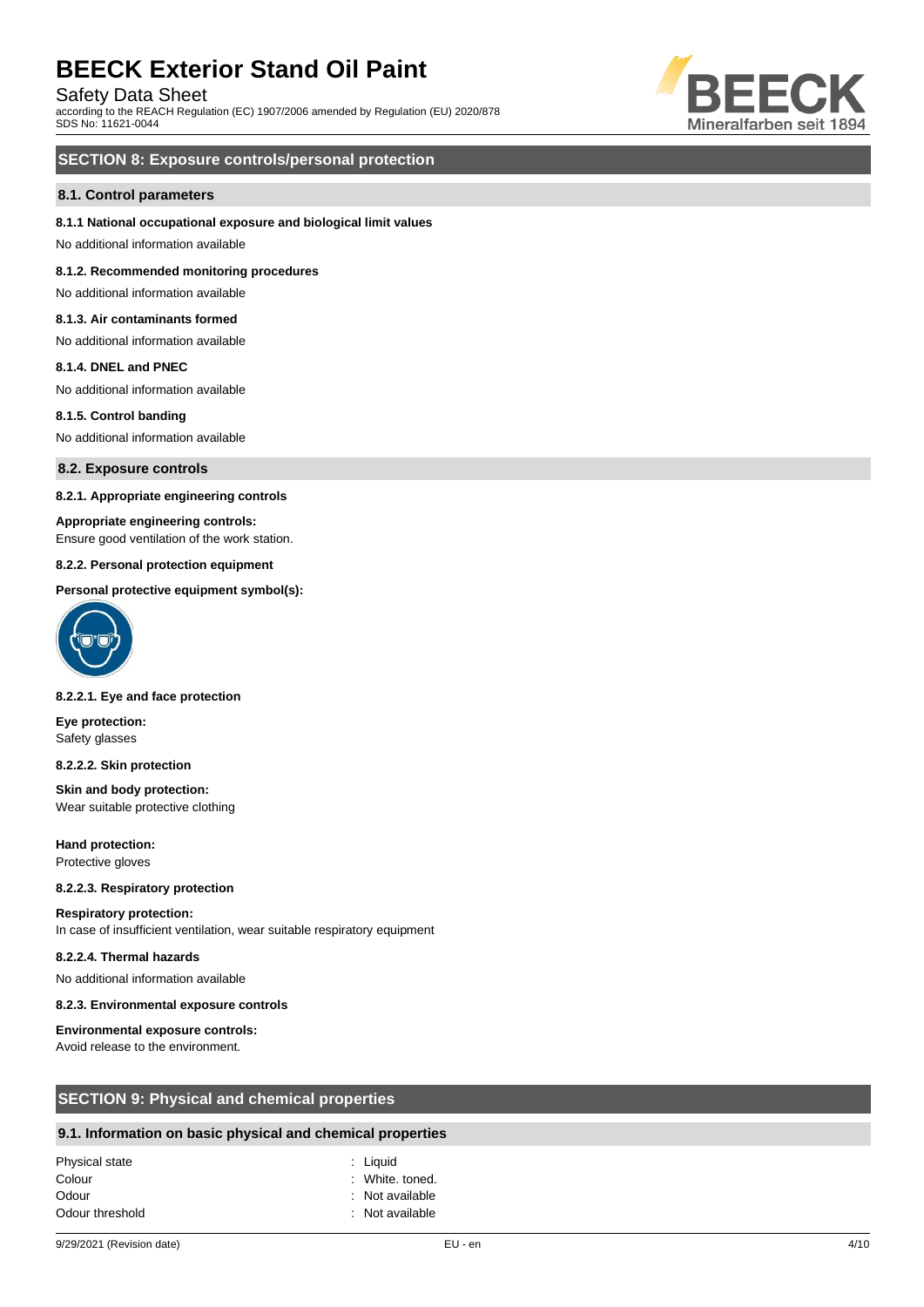# Safety Data Sheet

according to the REACH Regulation (EC) 1907/2006 amended by Regulation (EU) 2020/878 SDS No: 11621-0044



| Melting point                                   | Not available               |
|-------------------------------------------------|-----------------------------|
| Freezing point                                  | Not available               |
| Boiling point                                   | Not available               |
| Flammability                                    | Not applicable              |
| <b>Explosive limits</b>                         | Not available               |
| Lower explosive limit (LEL)                     | Not available               |
| Upper explosive limit (UEL)                     | Not available               |
| Flash point                                     | 61 °C                       |
| Auto-ignition temperature                       | Not available               |
| Decomposition temperature                       | Not available               |
| pH                                              | Not specifically applicable |
| Viscosity, kinematic                            | Not available               |
| Solubility                                      | Not available               |
| Partition coefficient n-octanol/water (Log Kow) | Not available               |
| Vapour pressure                                 | Not available               |
| Vapour pressure at 50 °C                        | Not available               |
| Density                                         | $1.2$ g/cm <sup>3</sup>     |
| Relative density                                | Not available               |
| Relative vapour density at 20 °C                | Not available               |
| Particle size                                   | Not applicable              |
| Particle size distribution                      | Not applicable              |
| Particle shape                                  | Not applicable              |
| Particle aspect ratio                           | Not applicable              |
| Particle aggregation state                      | Not applicable              |
| Particle agglomeration state                    | Not applicable              |
| Particle specific surface area                  | Not applicable              |
| Particle dustiness                              | Not applicable              |
|                                                 |                             |

# **9.2. Other information**

#### **9.2.1. Information with regard to physical hazard classes**

No additional information available

### **9.2.2. Other safety characteristics**

VOC content : < 300 g/l

# **SECTION 10: Stability and reactivity**

### **10.1. Reactivity**

The product is non-reactive under normal conditions of use, storage and transport.

# **10.2. Chemical stability**

Stable under normal conditions.

### **10.3. Possibility of hazardous reactions**

No dangerous reactions known under normal conditions of use.

### **10.4. Conditions to avoid**

None under recommended storage and handling conditions (see section 7).

#### **10.5. Incompatible materials**

No additional information available

#### **10.6. Hazardous decomposition products**

Under normal conditions of storage and use, hazardous decomposition products should not be produced.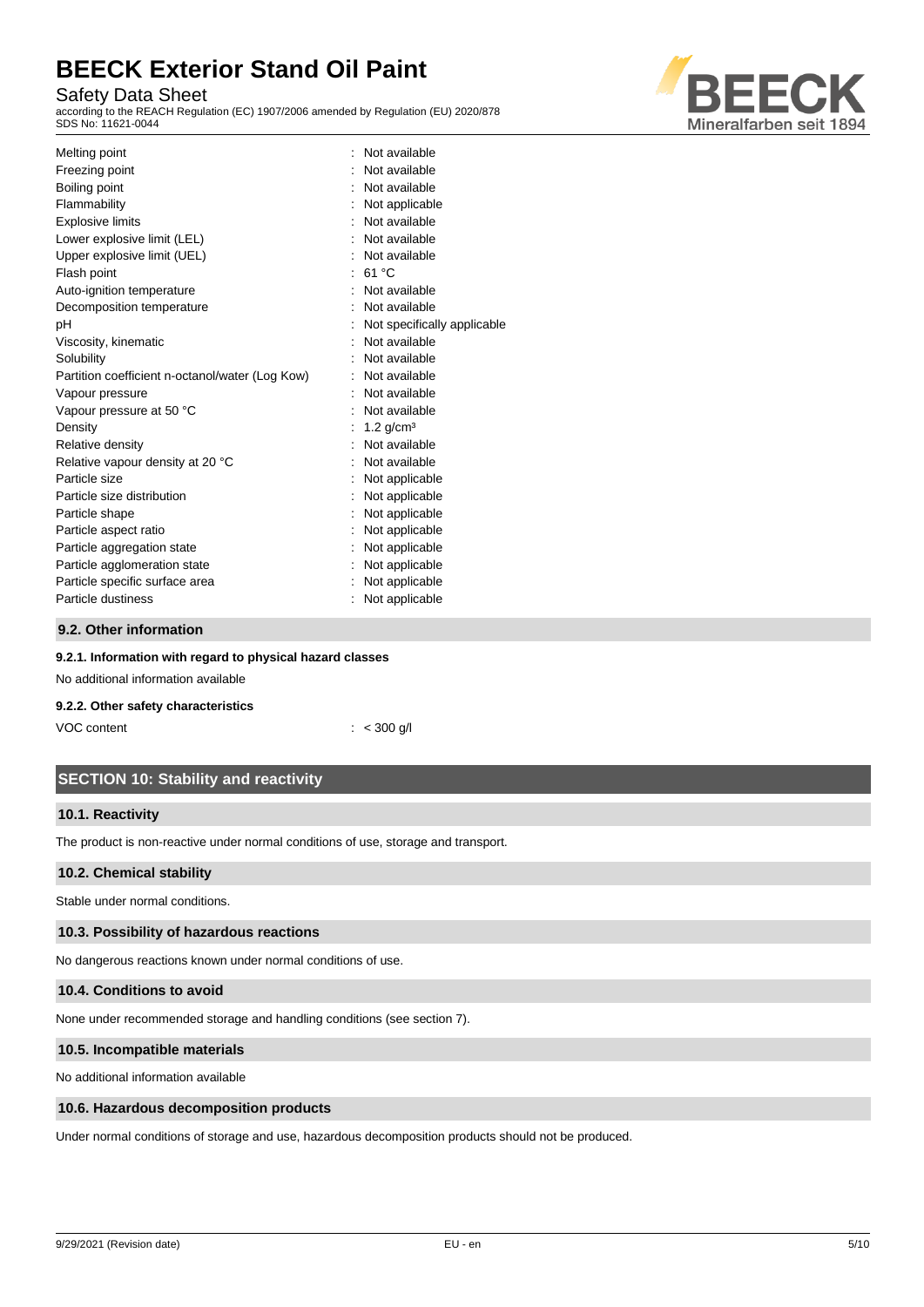Safety Data Sheet

according to the REACH Regulation (EC) 1907/2006 amended by Regulation (EU) 2020/878 SDS No: 11621-0044



# **SECTION 11: Toxicological information**

# **11.1. Information on hazard classes as defined in Regulation (EC) No 1272/2008**

| Acute toxicity (oral)                         | Not classified                                                  |
|-----------------------------------------------|-----------------------------------------------------------------|
| Acute toxicity (dermal)                       | Not classified                                                  |
| Acute toxicity (inhalation)                   | Not classified                                                  |
| 3-iodo-2-propynyl butylcarbamate (55406-53-6) |                                                                 |
| ATE CLP (oral)                                | 500 mg/kg bodyweight                                            |
| ATE CLP (dust, mist)                          | 0.5 mg/l/4h                                                     |
| Skin corrosion/irritation                     | Not classified                                                  |
|                                               | pH: Not specifically applicable                                 |
| Serious eye damage/irritation                 | Not classified                                                  |
|                                               | pH: Not specifically applicable                                 |
| Respiratory or skin sensitisation             | Not classified                                                  |
| Germ cell mutagenicity                        | Not classified                                                  |
| Carcinogenicity                               | Not classified.                                                 |
| Titanium dioxide (13463-67-7)                 |                                                                 |
| IARC group                                    | 2B - Possibly carcinogenic to humans                            |
| Reproductive toxicity                         | Not classified                                                  |
| STOT-single exposure                          | Not classified                                                  |
| STOT-repeated exposure                        | Not classified                                                  |
| 3-iodo-2-propynyl butylcarbamate (55406-53-6) |                                                                 |
| STOT-repeated exposure                        | Causes damage to organs through prolonged or repeated exposure. |
| Aspiration hazard                             | Not classified                                                  |
|                                               |                                                                 |

### **11.2. Information on other hazards**

No additional information available

# **SECTION 12: Ecological information**

### **12.1. Toxicity**

| Ecology - general<br>Hazardous to the aquatic environment, short-term<br>(acute) | : Harmful to aquatic life with long lasting effects.<br>: Not classified |
|----------------------------------------------------------------------------------|--------------------------------------------------------------------------|
| Hazardous to the aquatic environment, long-term<br>(chronic)                     | : Harmful to aquatic life with long lasting effects.                     |

### **12.2. Persistence and degradability**

No additional information available

#### **12.3. Bioaccumulative potential**

No additional information available

#### **12.4. Mobility in soil**

No additional information available

# **12.5. Results of PBT and vPvB assessment**

No additional information available

### **12.6. Endocrine disrupting properties**

No additional information available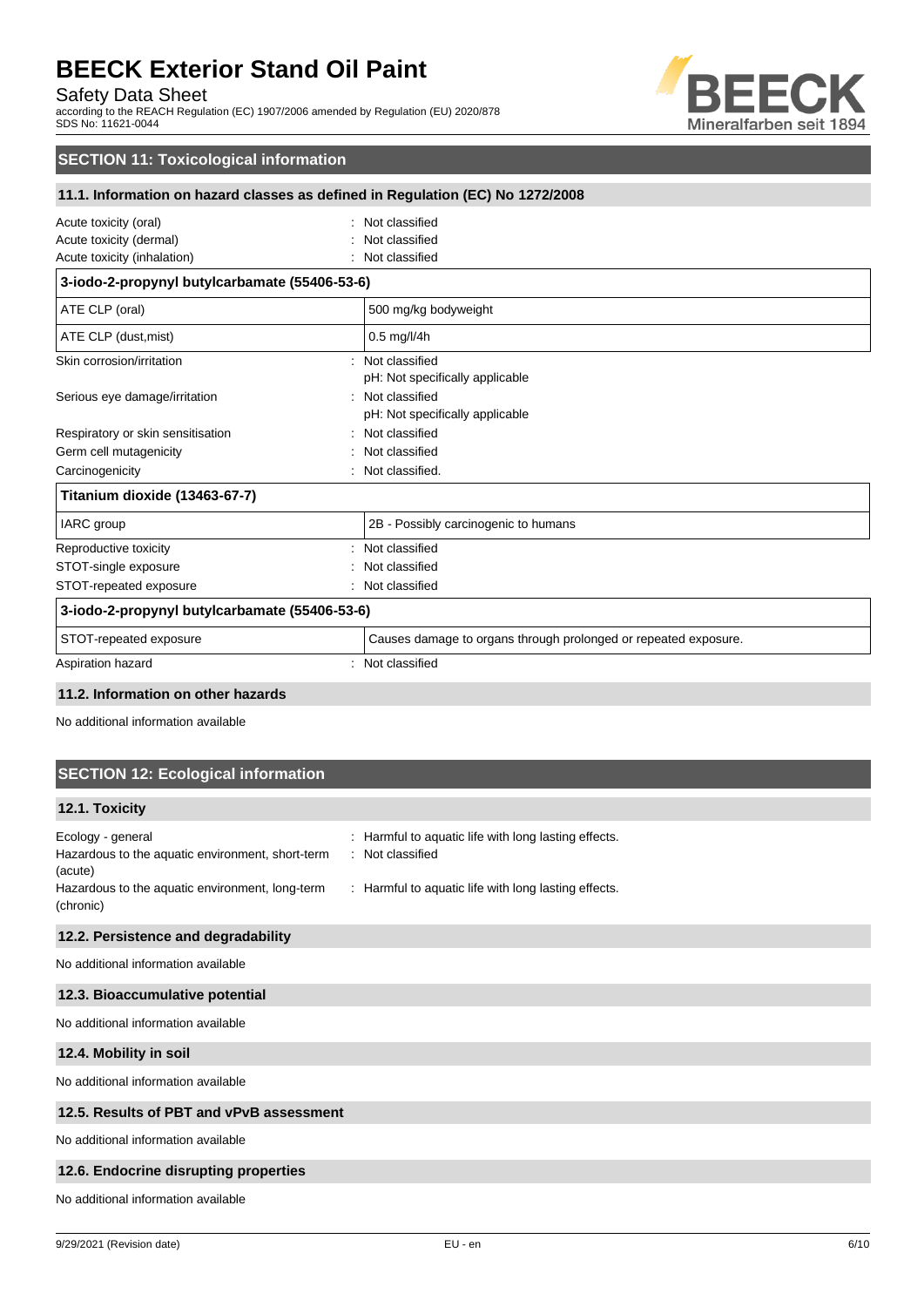Safety Data Sheet

according to the REACH Regulation (EC) 1907/2006 amended by Regulation (EU) 2020/878 SDS No: 11621-0044



# **12.7. Other adverse effects**

No additional information available

# **SECTION 13: Disposal considerations**

# **13.1. Waste treatment methods**

Waste treatment methods : Dispose of contents/container in accordance with licensed collector's sorting instructions. European List of Waste (LoW) code : 08 01 11<sup>\*</sup> - waste paint and varnish containing organic solvents or other dangerous substances

# **SECTION 14: Transport information**

| <b>ADR</b>                       | <b>IMDG</b>   | <b>IATA</b>   | <b>ADN</b>    | <b>RID</b>    |
|----------------------------------|---------------|---------------|---------------|---------------|
| 14.1. UN number or ID number     |               |               |               |               |
| Not regulated                    | Not regulated | Not regulated | Not regulated | Not regulated |
| 14.2. UN proper shipping name    |               |               |               |               |
| Not regulated                    | Not regulated | Not regulated | Not regulated | Not regulated |
| 14.3. Transport hazard class(es) |               |               |               |               |
| Not regulated                    | Not regulated | Not regulated | Not regulated | Not regulated |
| 14.4. Packing group              |               |               |               |               |
| Not regulated                    | Not regulated | Not regulated | Not regulated | Not regulated |
| 14.5. Environmental hazards      |               |               |               |               |
| Not regulated                    | Not regulated | Not regulated | Not regulated | Not regulated |

### **14.6. Special precautions for user**

# **Overland transport**

Not regulated

**Transport by sea** Not regulated

**Air transport** Not regulated

#### **Inland waterway transport** Not regulated

**Rail transport** Not regulated

### **14.7. Maritime transport in bulk according to IMO instruments**

Not applicable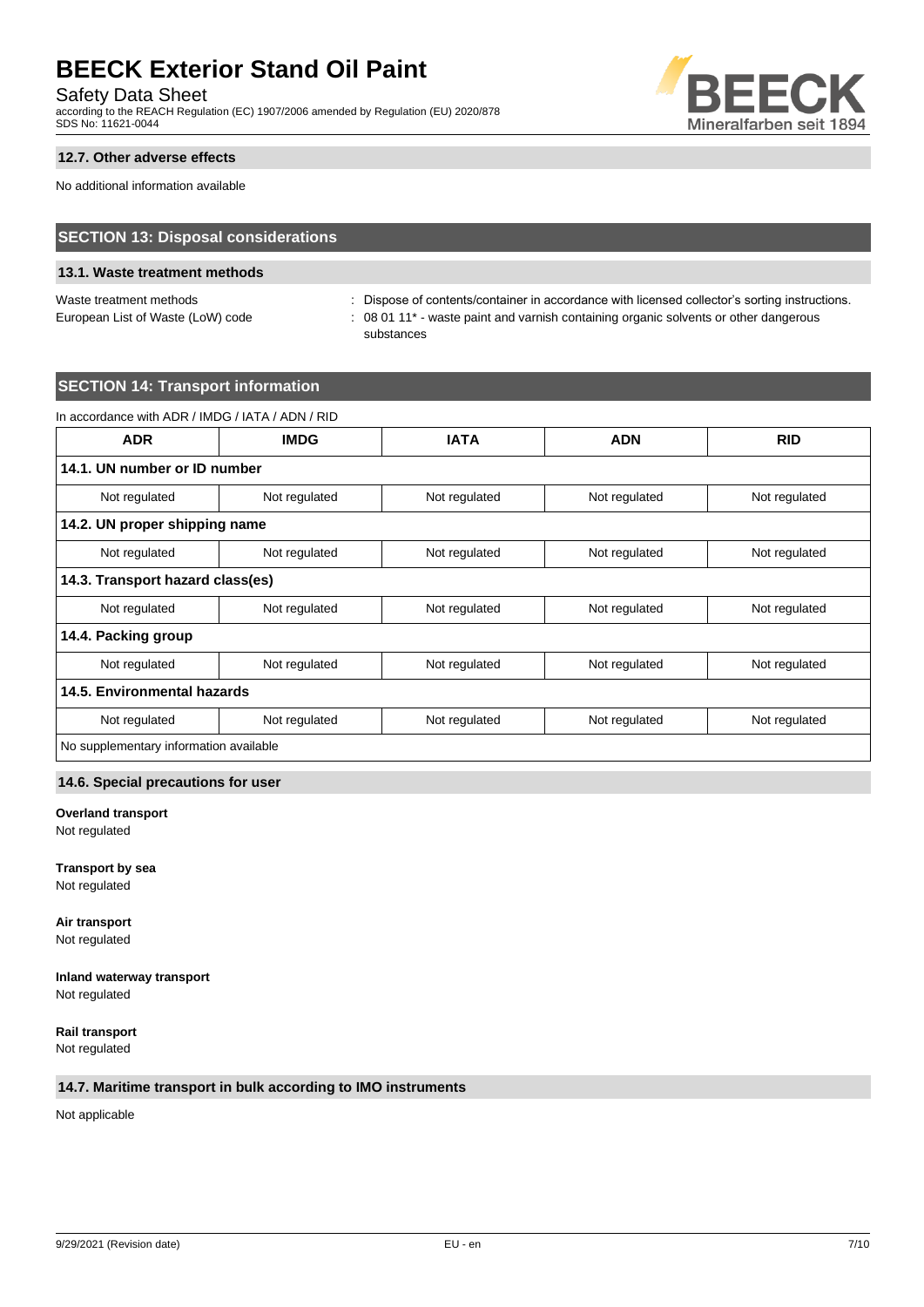Safety Data Sheet

according to the REACH Regulation (EC) 1907/2006 amended by Regulation (EU) 2020/878 SDS No: 11621-0044



# **SECTION 15: Regulatory information**

**15.1. Safety, health and environmental regulations/legislation specific for the substance or mixture**

#### **15.1.1. EU-Regulations**

Contains no REACH substances with Annex XVII restrictions

Contains no substance on the REACH candidate list

Contains no REACH Annex XIV substances

Contains no substance subject to Regulation (EU) No 649/2012 of the European Parliament and of the Council of 4 July 2012 concerning the export and import of hazardous chemicals.

Contains no substance subject to Regulation (EU) No 2019/1021 of the European Parliament and of the Council of 20 June 2019 on persistent organic pollutants

Contains no substance subject to Regulation (EU) 2019/1148 of the European Parliament and of the Council of 20 June 2019 on the marketing and use of explosives precursors.

VOC content : < 300 g/l

#### **15.1.2. National regulations**

No additional information available

#### **15.2. Chemical safety assessment**

No chemical safety assessment has been carried out

# **SECTION 16: Other information**

| <b>Abbreviations and acronyms:</b> |                                                                                                 |  |
|------------------------------------|-------------------------------------------------------------------------------------------------|--|
| <b>ADN</b>                         | European Agreement concerning the International Carriage of Dangerous Goods by Inland Waterways |  |
| <b>ADR</b>                         | European Agreement concerning the International Carriage of Dangerous Goods by Road             |  |
| <b>ATE</b>                         | <b>Acute Toxicity Estimate</b>                                                                  |  |
| <b>BCF</b>                         | <b>Bioconcentration factor</b>                                                                  |  |
| <b>BLV</b>                         | Biological limit value                                                                          |  |
| <b>BOD</b>                         | Biochemical oxygen demand (BOD)                                                                 |  |
| COD                                | Chemical oxygen demand (COD)                                                                    |  |
| <b>DMEL</b>                        | <b>Derived Minimal Effect level</b>                                                             |  |
| <b>DNEL</b>                        | Derived-No Effect Level                                                                         |  |
| EC-No.                             | European Community number                                                                       |  |
| <b>EC50</b>                        | Median effective concentration                                                                  |  |
| EN                                 | European Standard                                                                               |  |
| <b>IARC</b>                        | International Agency for Research on Cancer                                                     |  |
| <b>IATA</b>                        | International Air Transport Association                                                         |  |
| <b>IMDG</b>                        | International Maritime Dangerous Goods                                                          |  |
| <b>LC50</b>                        | Median lethal concentration                                                                     |  |
| LD50                               | Median lethal dose                                                                              |  |
| LOAEL                              | Lowest Observed Adverse Effect Level                                                            |  |
| <b>NOAEC</b>                       | No-Observed Adverse Effect Concentration                                                        |  |
| <b>NOAEL</b>                       | No-Observed Adverse Effect Level                                                                |  |
| <b>NOEC</b>                        | No-Observed Effect Concentration                                                                |  |
| <b>OECD</b>                        | Organisation for Economic Co-operation and Development                                          |  |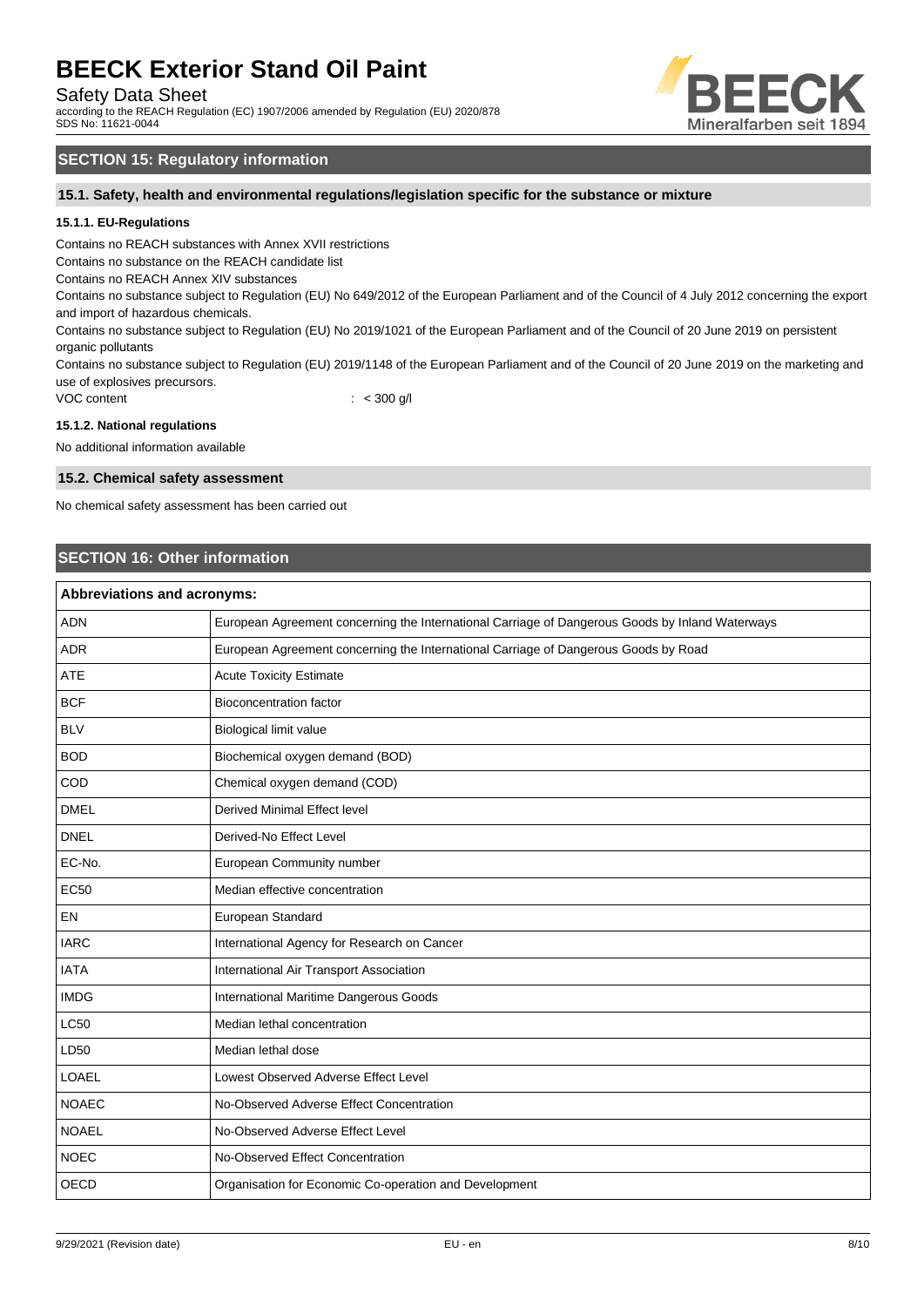Safety Data Sheet

according to the REACH Regulation (EC) 1907/2006 amended by Regulation (EU) 2020/878 SDS No: 11621-0044



| <b>Abbreviations and acronyms:</b> |                                                                                                     |  |  |
|------------------------------------|-----------------------------------------------------------------------------------------------------|--|--|
| <b>OEL</b>                         | Occupational Exposure Limit                                                                         |  |  |
| PBT                                | Persistent Bioaccumulative Toxic                                                                    |  |  |
| PNEC                               | <b>Predicted No-Effect Concentration</b>                                                            |  |  |
| <b>RID</b>                         | Regulations concerning the International Carriage of Dangerous Goods by Rail                        |  |  |
| <b>SDS</b>                         | Safety Data Sheet                                                                                   |  |  |
| <b>STP</b>                         | Sewage treatment plant                                                                              |  |  |
| ThOD                               | Theoretical oxygen demand (ThOD)                                                                    |  |  |
| <b>TLM</b>                         | <b>Median Tolerance Limit</b>                                                                       |  |  |
| <b>VOC</b>                         | Volatile Organic Compounds                                                                          |  |  |
| CAS-No.                            | <b>Chemical Abstract Service number</b>                                                             |  |  |
| N.O.S.                             | Not Otherwise Specified                                                                             |  |  |
| vPvB                               | Very Persistent and Very Bioaccumulative                                                            |  |  |
| <b>ED</b>                          | Endocrine disrupting properties                                                                     |  |  |
| <b>DOT</b>                         | Department of Transport                                                                             |  |  |
| <b>TDG</b>                         | <b>Transportation of Dangerous Goods</b>                                                            |  |  |
| <b>REACH</b>                       | Registration, Evaluation, Authorisation and Restriction of Chemicals Regulation (EC) No 1907/2006   |  |  |
| <b>GHS</b>                         | Globally Harmonized System of Classification, Labelling and Packaging of Chemicals                  |  |  |
| CAS                                | CAS (Chemical Abstracts Service) number                                                             |  |  |
| <b>IBC-Code</b>                    | International Code for the Construction and Equipment of Ships carrying Dangerous Chemicals in Bulk |  |  |
| <b>CLP</b>                         | Classification Labelling Packaging Regulation; Regulation (EC) No 1272/2008                         |  |  |
| MARPOL 73/78                       | MARPOL 73/78: International Convention for the Prevention of Pollution From Ships                   |  |  |
| <b>ADG</b>                         | Transport of Australian Dangerous Goods                                                             |  |  |

Other information **can be regular** : Data of sections 4 to 8, as well as 10 to 12, do partly not refer to the use and the regular employing of the product (in this sense consult information on use and on product), but to liberation of major amounts in case of accidents and irregularities. The information describes exclusively the safety requirements for the product(s) and is based on the present level of our knowledge. The delivery specifications are contained in the corresponding product sheet. This data does not constitute a guarantee for the characteristics of the product(s) as defined by the legal warranty regulations.

| Full text of H- and EUH-statements:    |                                                                   |  |
|----------------------------------------|-------------------------------------------------------------------|--|
| Acute Tox. 3<br>(Inhalation:dust.mist) | Acute toxicity (inhalation: dust, mist) Category 3                |  |
| Acute Tox. 4 (Oral)                    | Acute toxicity (oral), Category 4                                 |  |
| Aquatic Acute 1                        | Hazardous to the aguatic environment - Acute Hazard, Category 1   |  |
| Aquatic Chronic 1                      | Hazardous to the aquatic environment — Chronic Hazard, Category 1 |  |
| Aquatic Chronic 2                      | Hazardous to the aquatic environment — Chronic Hazard, Category 2 |  |
| Aquatic Chronic 3                      | Hazardous to the aquatic environment — Chronic Hazard, Category 3 |  |
| Asp. Tox. 1                            | Aspiration hazard, Category 1                                     |  |
| Carc. 2                                | Carcinogenicity, Category 2                                       |  |
| EUH066                                 | Repeated exposure may cause skin dryness or cracking.             |  |